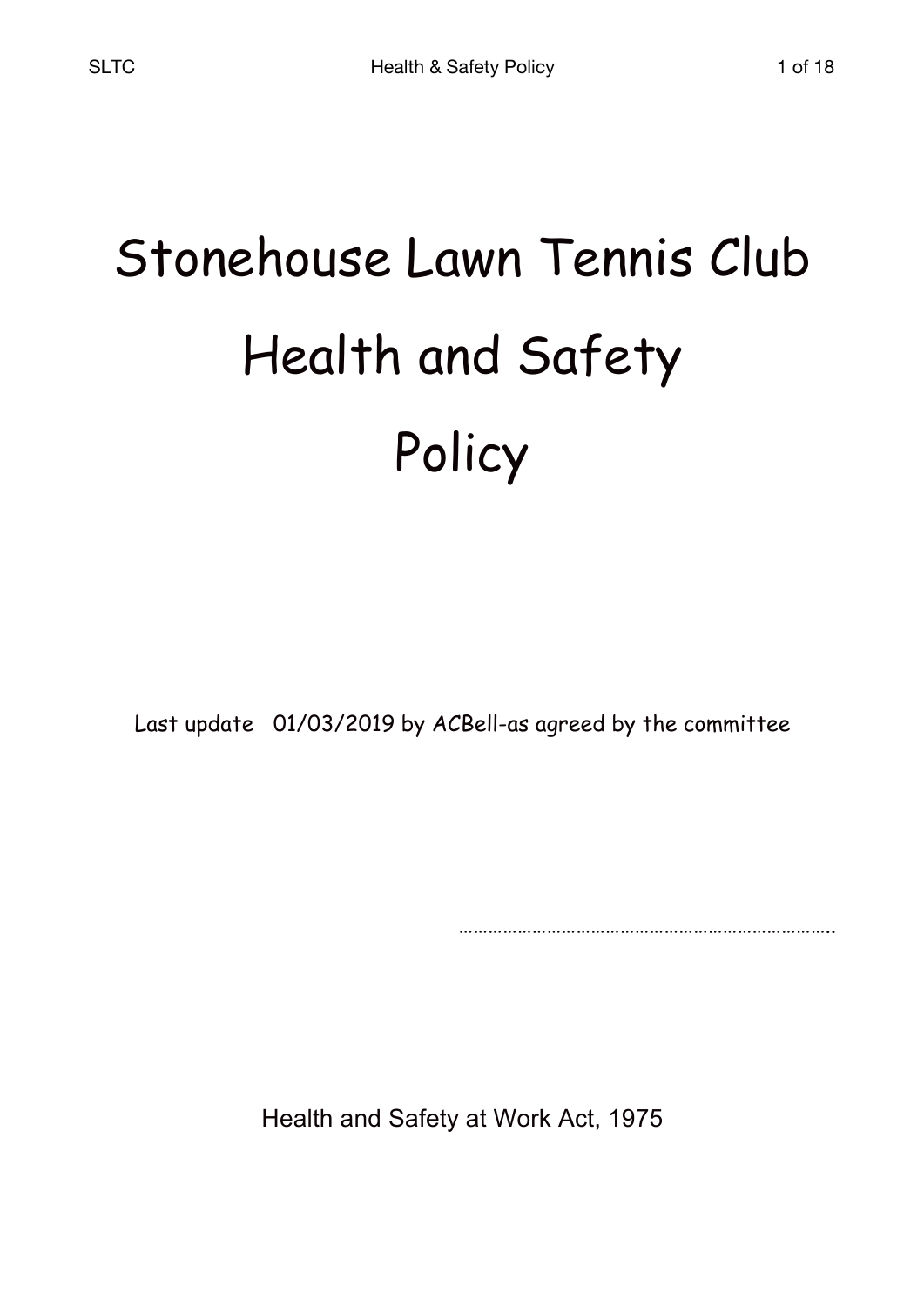Statement of Stonehouse Lawn Tennis Club [hereafter called the Club]

Health and Safety Policy

Policy agreed on

…………………………………—/—/— ……………………………………………………

Please note that this is a comprehensive policy. Some areas of the policy may not be required for your group/organisation.

For information about health and safety ring HSE's Infoline Tel: 0845 345 0055 Fax: 0845 408 9566 Textphone: 0845 408 9577 email: hse.infoline@natbrit.com or write to HSE Information Services, Caerphilly Business Park, Caerphilly CF83 3GG.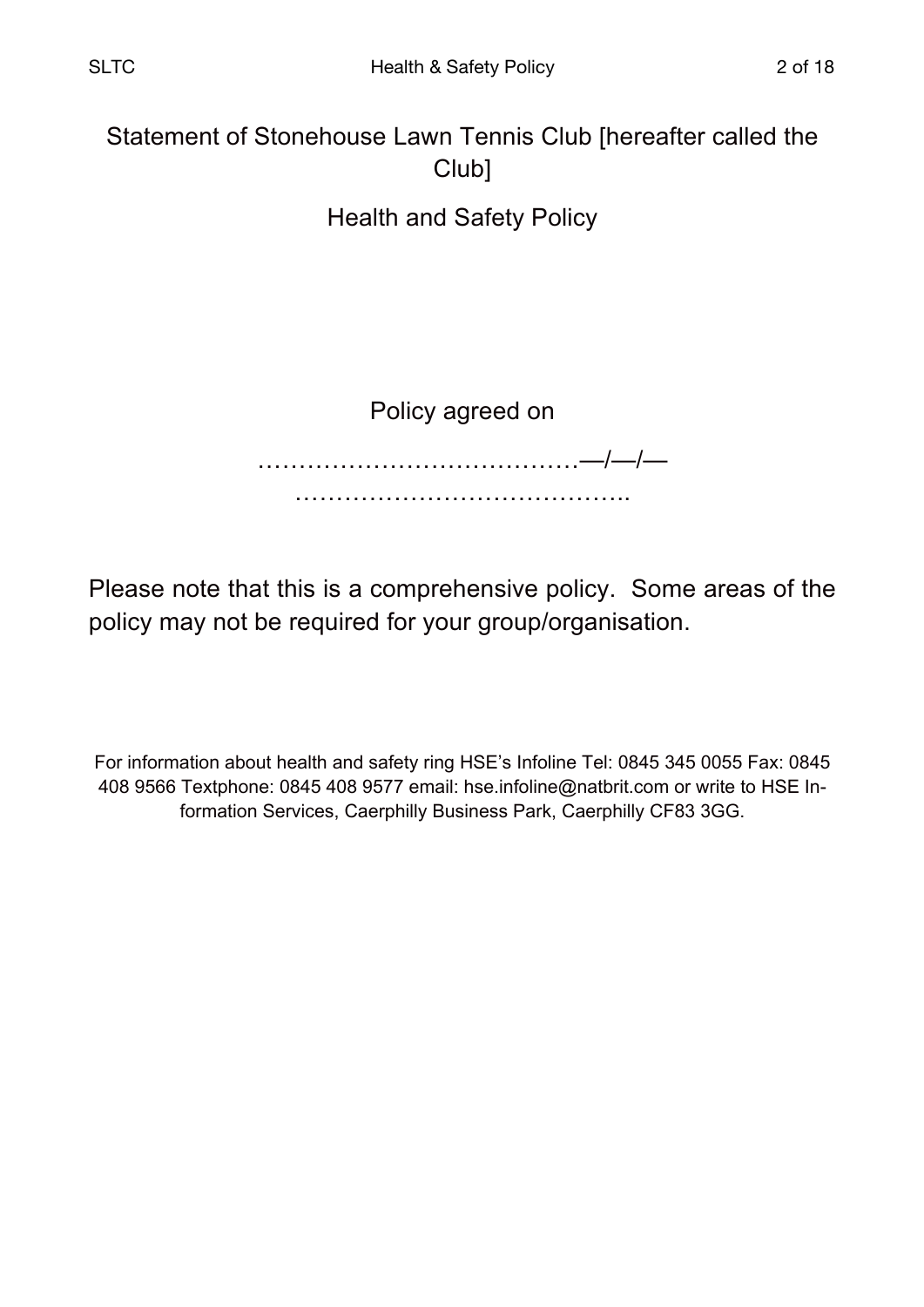#### PART ONE

General Statement of Policy, Duties & Responsibilities

## **1. Policy Statement**

The Stonehouse Lawn Tennis Club recognises and accepts its health and safety duties for providing a safe and healthy working environment (as far as is reasonably practicable) for all its membership and other visitors to its premises under the Health and Safety at Work Act 1974, the Fire Precautions (Workplace) Regulations 1997, the Management of Health and Safety at Work Regulations 1999, other relevant legislation and common law duties of care.

Throughout this Statement, terms such as "staff", "workers", "employees", include both paid and volunteer workers.

It is the policy of the Club to promote the health and safety of the committee members, members and of all visitors to the Club premises ("the Premises") and to that intend to:

- Take all reasonably practicable steps to safeguard the health, safety and welfare of all personnel on the premises;
- Provide adequate working conditions with proper facilities to safeguard the health and safety of personnel and to ensure that any work which is undertaken produces no unnecessary risk to health or safety;
- Encourage persons on the premises to co-operate with the Club in all safety matters, in the identification of hazards which may exist and in the reporting of any condition which may appear dangerous or unsatisfactory;
- Ensure the provision and maintenance of plant, equipment and systems of work are safe;
- Maintain safe arrangements for the use, handling, storage and transport of articles and substances;
- Provide sufficient information, instruction, training and supervision to enable everyone to avoid hazards and contribute to their own safety and health;
- Provide specific information, instruction, training and supervision to personnel who have particular health and safety responsibilities (eg a person appointed as a Health and Safety Officer or Representative);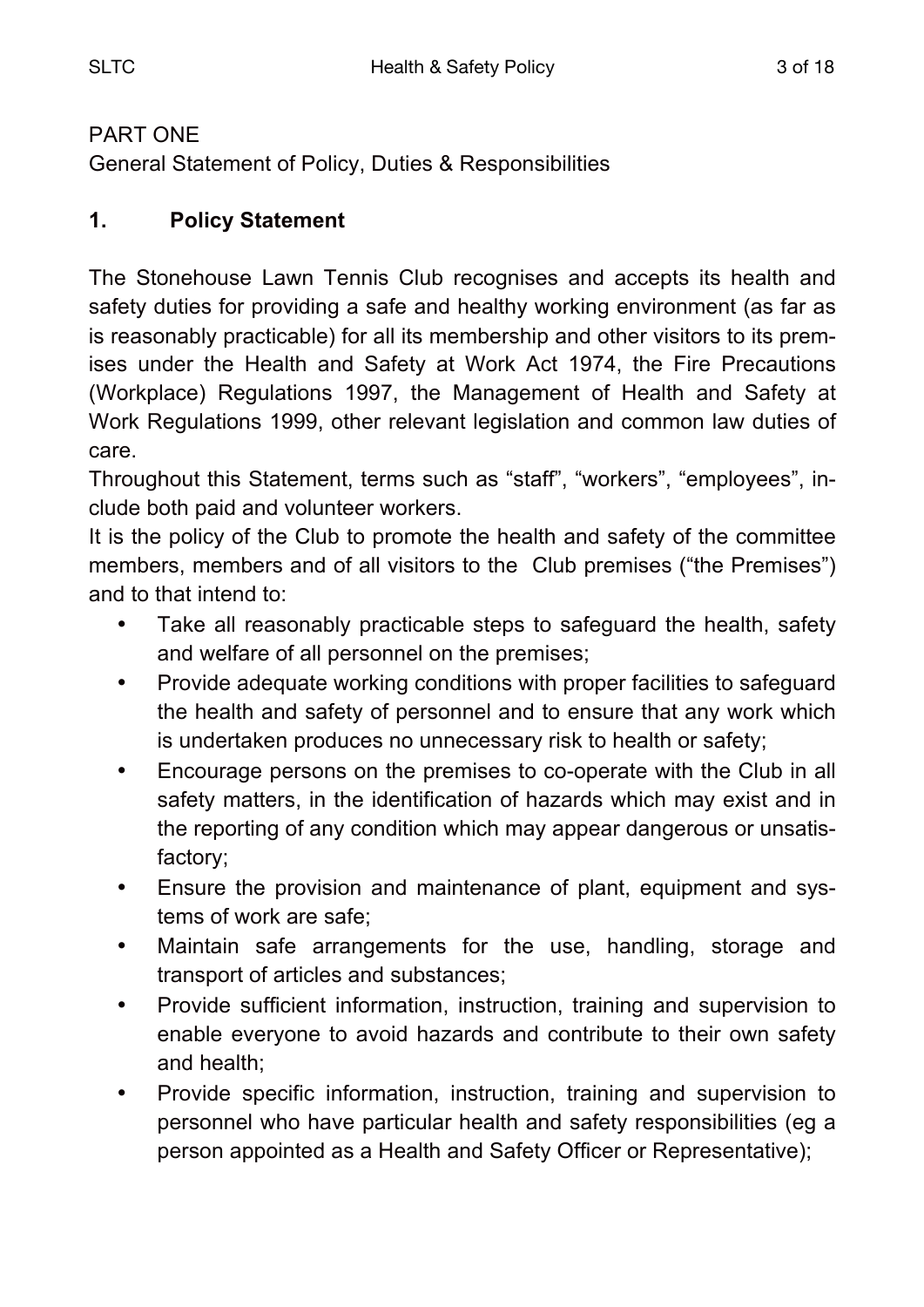- Make, as reasonably practicable, safe arrangements for protection against any risk to health and safety of the general public or other persons that may arise for the Club's activities;
- Make suitable and sufficient assessment of the risks to the health and safety of employees and of persons not in the employment of the Club arising out of or in connection with the Club's activities;
- Make specific assessment of risks in respect of new or expectant mothers and young people under the age of eighteen;
- Provide information to other employers of any risks to which those employer's workers on the Club's premises may be exposed.

This policy statement and/or the procedures for its implementation may be altered at any time by the Club's Management Committee ("the Committee"). The statement and the procedures are to be reviewed in the (*autumn)* of each year by the Health and Safety Sub-committee *or by other persons appointed by the Committee.* A report on the review, with any other proposals for amendment to the statement of procedures, is to be made to the next following ordinary meeting of the Management Committee.

# **2. Statutory Duty of the Club**

The Club will comply with its duty to ensure, as far as is reasonably practicable, the health, safety and welfare at work of its members and of visitors to its premises and, in general, to:

- Make the Club environs safe and without risks to health;
- Ensure plant and machinery are safe and that safe systems of work are set and followed;
- Ensure articles and substances are moved, stored and used safely;
- Give volunteers/ workers the information, instruction, training and supervision necessary for their health and safety.

In particular, the Club will:

- Assess the risks to health and safety of its volunteers/workers;
- Make arrangements for implementing the health and safety measures identified as necessary by this assessment;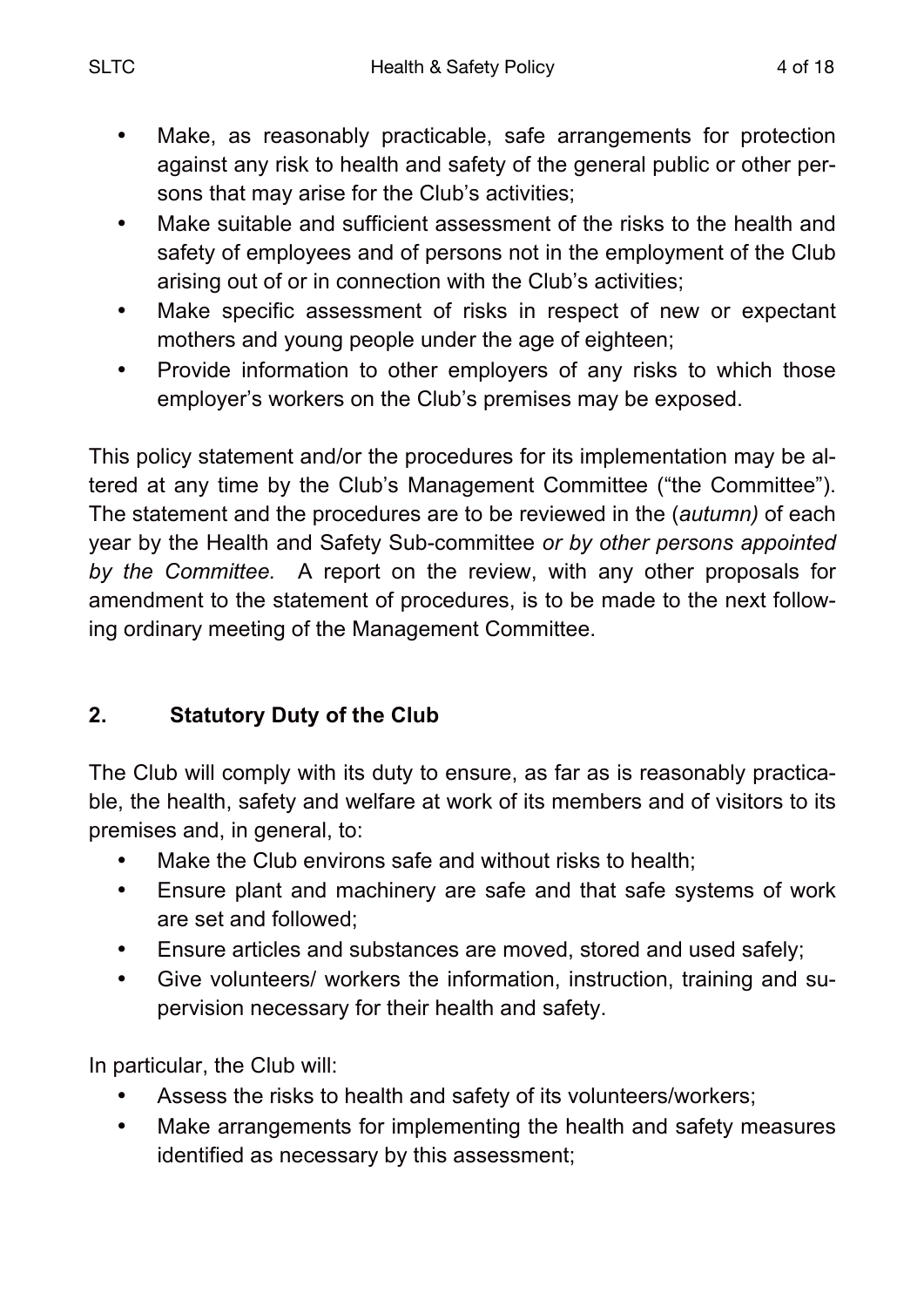- Draw up a health and safety policy statement; including the health and safety organisation and arrangements in force, and bring it to the attention of its workers;
- Appoint someone competent to assist with health and safety responsibilities;
- Set up emergency procedures;
- Provide adequate First Aid facilities;
- Make sure that the workplace satisfies health, safety and welfare requirements, eg for ventilation, temperature, lighting and for sanitary, washing and rest facilities;
- Make sure that any equipment is suitable for its intended use as far as health and safety is concerned, and that it is properly maintained and used;
- Prevent or adequately control exposure to substances that may damage health;
- Take precautions against danger form flammable or explosive hazards, electrical equipment, noise or radiation;
- Avoid hazardous manual handling operations and, where they cannot be avoided, reduce the risk of injury;
- Provide health surveillance as appropriate;
- Provide any protective clothing or equipment, where risks are not adequately controlled by other means;
- Ensure that appropriate safety signs are provided and maintained;
- Report certain injuries, diseases and dangerous occurrences to the appropriate health and safety enforcing authority.

# **3. Statutory Duty of the Club's Membership**

Members also have legal duties, and the Club confidently requests nonemployed (voluntary) workers also to observe these. They include the following:

- To take reasonable care for their own health and safety, and that of other persons who may be affected by what they do or do not do;
- To co-operate with the Club on health and safety;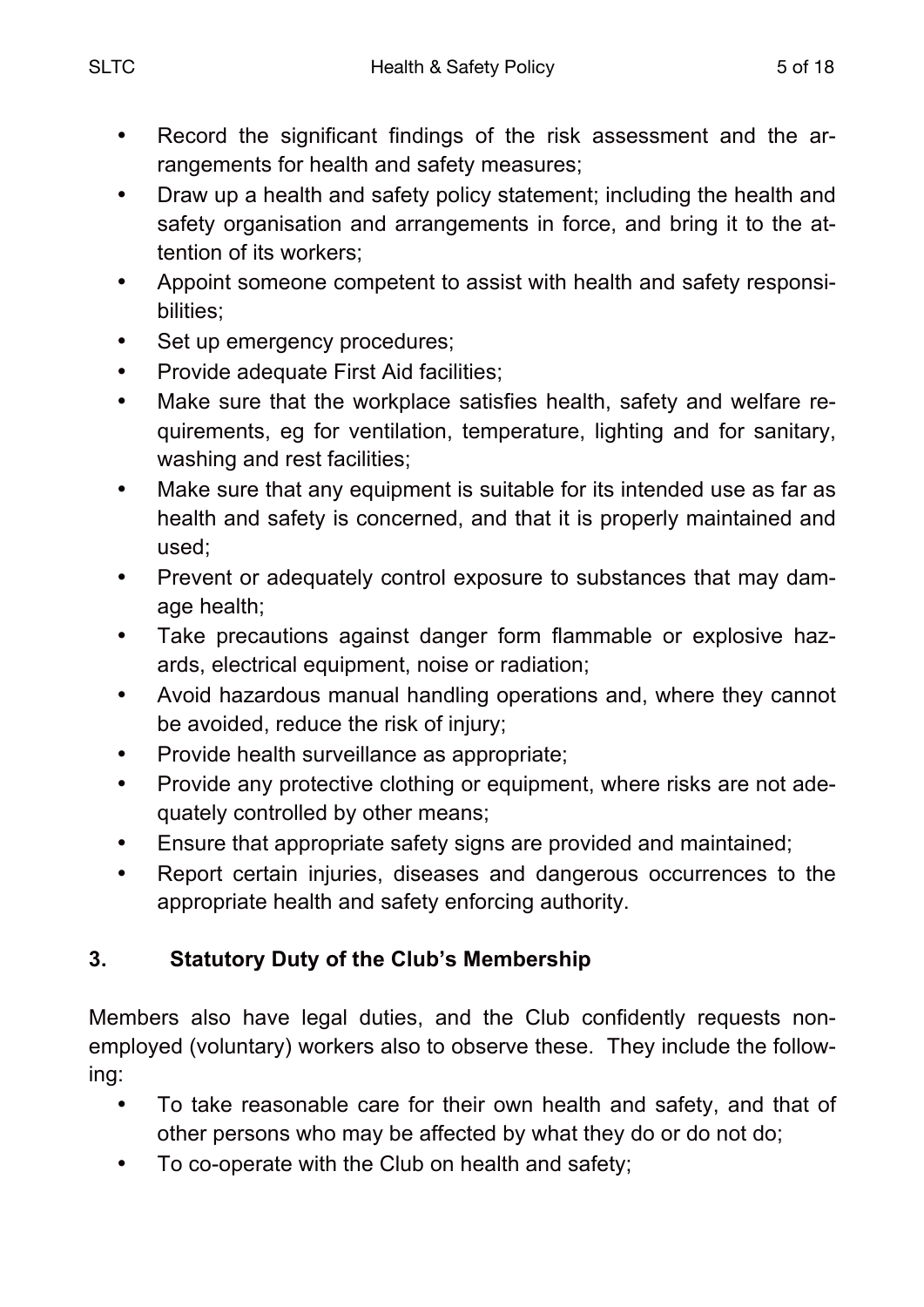- To use work items provided by the Club correctly, including personal protective equipment, in accordance with training or instructions;
- Not to interfere with or misuse anything provided for health, safety and welfare purposes;
- To report at the earliest opportunity injuries, accidents or dangerous occurrences at work, including those involving the public and participants in activities organised by the Club;
- Health and Safety law applies not only to employees in the workplace, it also applies to **organisations and people who occupy or use community buildings** to which members of the public have access.

# **PART TWO**

# **Organisation of Health and Safety**

# **1. Health and Safety Sub-committee**

The Management Committee will appoint a Health and Safety Subcommittee, including representation both of themselves and of the membership of the club:

- To have a broad overview of Health and Safety matters;
- To keep the Organisation's Health and Safety policy and procedures under review;
- To conduct safety tours of the premises;
- To ensure that risk assessments are carried out, including assessments regarding substances hazardous to health (COSSH Regulations);
- To take such action as may be required to ensure that the Organisation's responsibilities for Health and Safety are fulfilled;
- To report to the Management Committee on their performance of these responsibilities.

# **Safety Tours**

The Health and Safety Committee shall carry out 6-monthly tours and inspections of the premises and make a report to the next ordinary meeting of the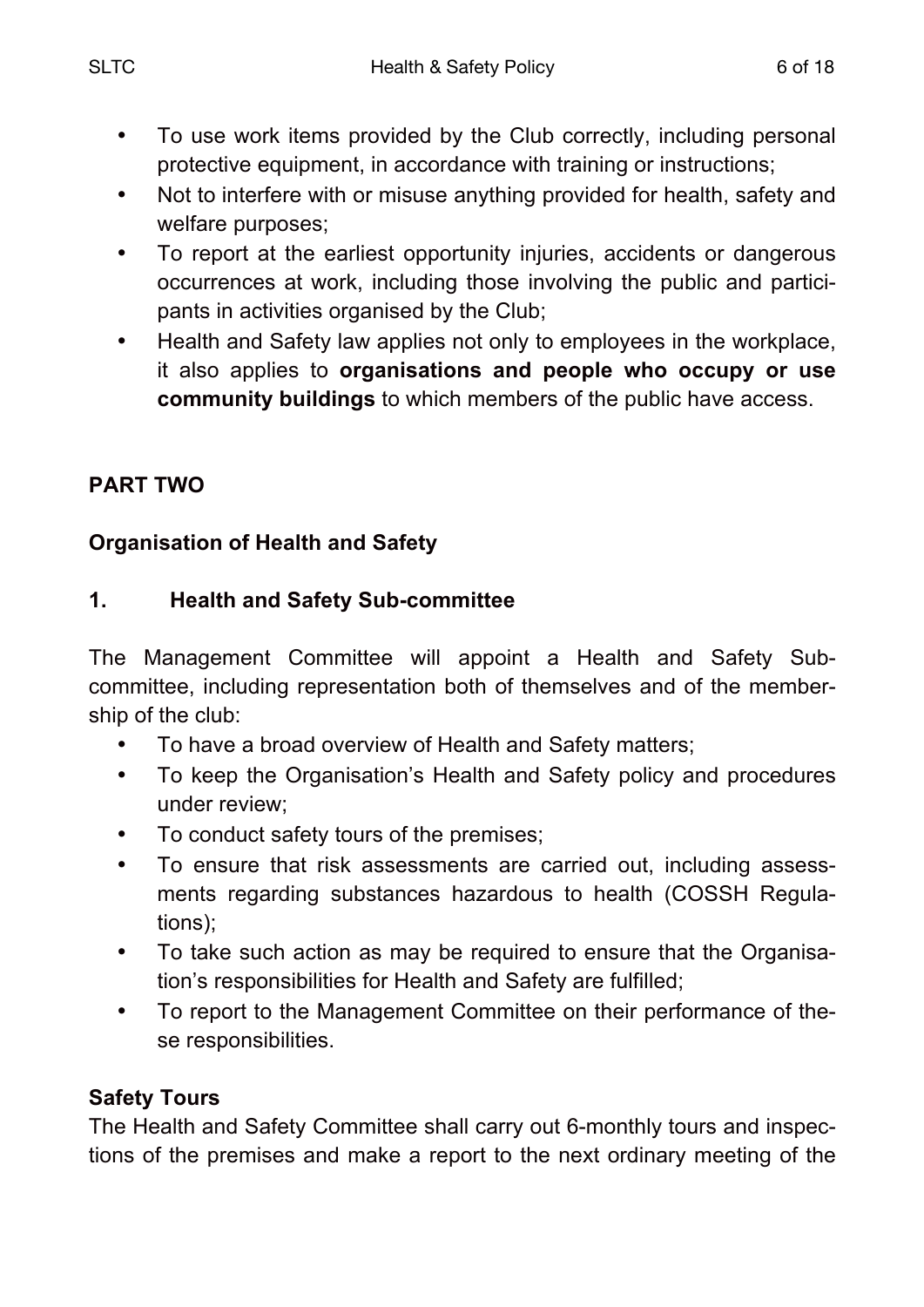Management Committee. All necessary actions as a result of the tour shall, where reasonable and practicable, be implemented. The tour shall include inspection of the Accident File.

# **2. Health and Safety Rules**

All members must exercise ordinary care to avoid accidents in their activities at the club and comply with the following general rules and with any further rules which the club committee may publish from time to time.

#### **Accident Forms and Book**

The book must be kept in a locked drawer once completed.

Any injury suffered by a member or visitor in the course of employment or otherwise on the Club's premises, however slight, must be recorded, together with such other particulars as are required by statutory regulations, on an accident form maintained by the Organisation.

#### **Fire Precautions**

All personnel must familiarise themselves with fire escape routes and procedures and follow the directions of the Group/Organisation in relation to fire.

#### **Equipment and Appliances**

No equipment or appliance may be used other than as provided by or specifically authorised by or on behalf of the Club and any directions for the use of such must be followed precisely.

#### **Safety Clearways**

**D**oorways must be kept free of obstructions and properly lit.

#### **Maintenance**

Defective equipment, furniture and structures must be reported as such without delay.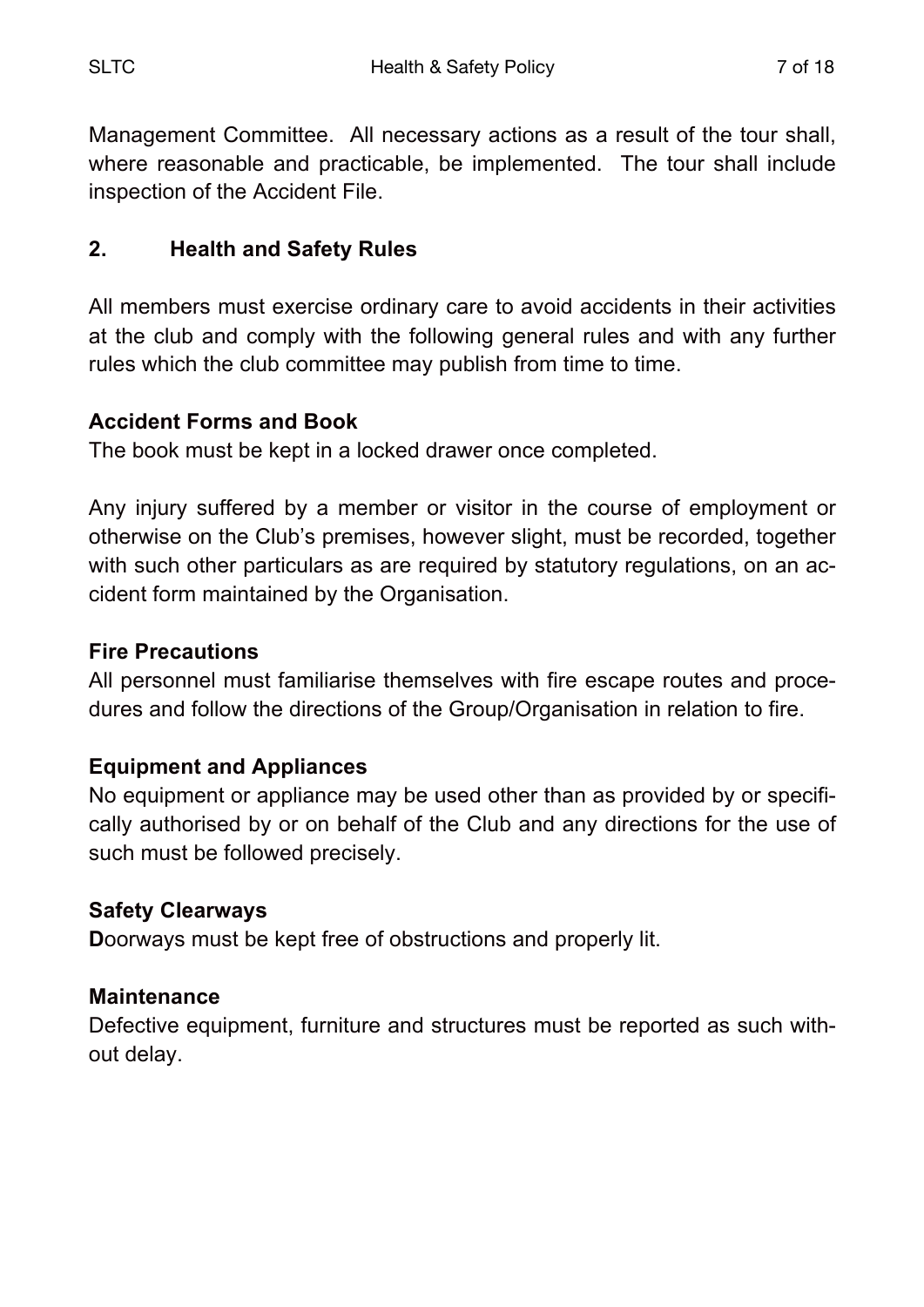# **Hygiene and Waste Disposal**

Facilities for the disposal of waste materials must be kept in a clean and hygienic condition. Waste must be disposed of in an appropriate manner and in accordance with any special instructions relating to the material concerned.

# **Food Hygiene**

When handling or preparing food there are specific hygiene requirements:

- Regularly wash hands before and during food preparation and especially after using the lavatory;
- Tell your supervisor or representative of the Committee of any skin, nose, throat, or bowel problem;
- Ensure cuts or sores are covered with correct waterproof dressings;
- Keep yourself clean and wear clean clothing;
- Remember that smoking in a food room is illegal;
- Never cough or sneeze over food;
- Clean as you go. Keep all equipment and surfaces clean;
- Prepare raw and cooked food in separate areas. Keep perishable food covered and either refrigerated (less than 8"C) or piping hot (above 63"C);
- Ensure waste food is disposed of properly. Keep the lid on rubbish bin and wash your hands after putting waste in it;
- Avoid handling food as far as possible;
- Tell your supervisor or representative of the Committee of any defects or concerns regarding the facilities – eg uncleanness, refrigeration malfunction, cracked food preparation surfaces.

# **Alcohol, Drugs and Tobacco**

Smoking within the premises and the use of Drugs (except under medical supervision) on the premises are prohibited at all times. The consumption of alcohol is permitted by adults who bring their own and anyone consuming alcohol must do so in moderation. Drunken behaviour will not be tolerated.

No Club member authorised to use the mechanical equipment may undertake his/her duties if under the influence of alcohol or drugs.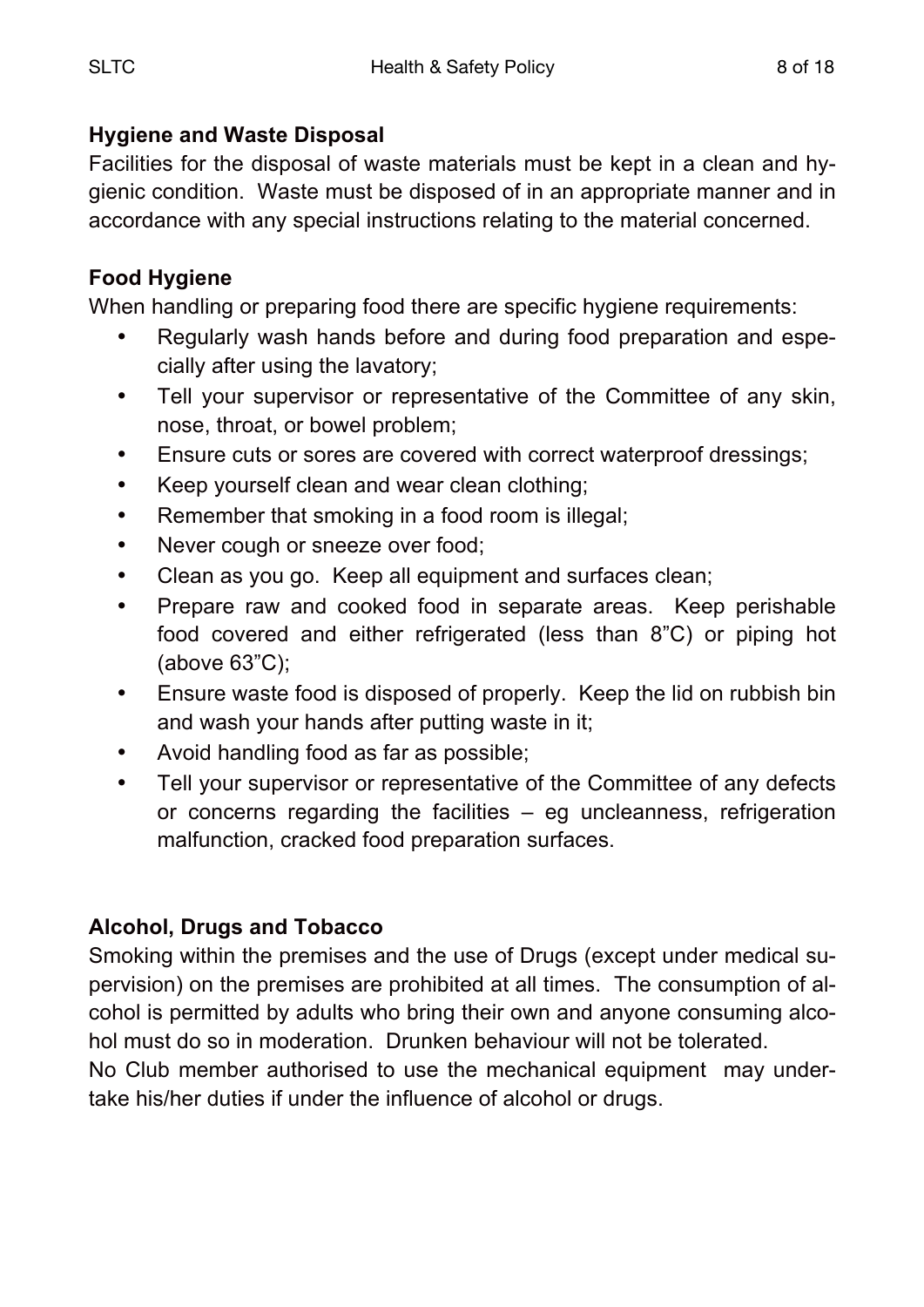#### **PART THREE**

#### **Arrangement and Procedures**

The Health and Safety Officer, nominated by the Management Committee, is responsible for ensuring that the safety policy is carried out and that responsibilities for safety, health and welfare are properly assigned and accepted at all levels. His/her details and contact number will be displayed …………………………………………

#### **1. First Aid and Accident Reporting**

• First Aid kits must be checked regularly and the contents kept up to date all usage must be reported to the Health and Safety Officials/an official First Aider along with completion of an accident / occurrence report;

#### *First Aid*

- The current First Aider(s) for the premises are displayed (*on the Notice Board in the Club House*).
- First Aid Boxes are provided in the following location(s):
	- i) Toilet / Store
	- ii) Kitchen
- *2. Accidents*
	- In the event of an injury or illness requiring immediate medical attention, ring for an ambulance directly. To call an ambulance – dial 999 and ask for "ambulance";
	- All accidents must be reported to the Health and Safety Officer or another member of the committee immediately or as soon as practicable;
	- All accidents must be entered on an accident form, available from the Club house. The procedures for "notifiable" accidents as shown in Appendix A below must be followed;
	- The Health and Safety Officer will investigate incidents and accidents, writing a detailed report for the Clubs Management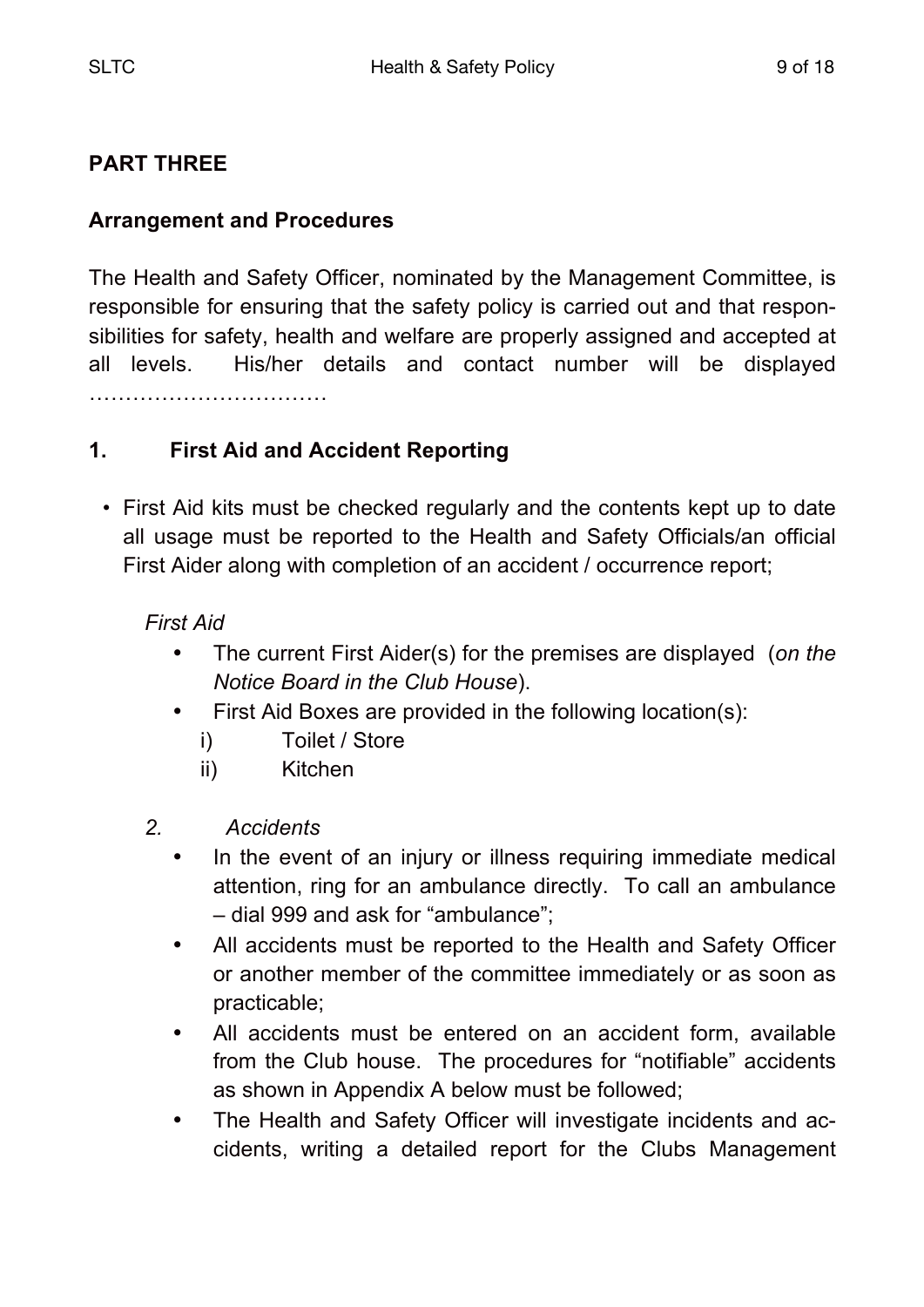Committee to consider the actions necessary to prevent recurrence.

#### **3. Fire Drills and Evacuation Procedures**

- *1. Fire Drills*
	- All Club members must know the fire procedures, position of fire appliances and escape routes.
	- The fire alarm points, fire exits and emergency lighting system will be tested by the Health and Safety Officer during the first week of each month and entered in the log book provided.
	- The last person securing the premises will ensure Fire Prevention Close Down Checks are made of all parts of the premises at the end of a session (See Appendix C).
- *2. In the event of Fire*
	- Persons discovering a fire should raise the alarm:
	- The first duty of all workers is to evacuate all people from the building by the nearest exit immediately the fire is discovered;
	- All persons must evacuate the building and, where possible without personal risk, leave all doors and windows closed;
	- The assembly point for the building is the Boule Court at the Western end of the top lawn;
	- No-one should leave the assembly point without informing an adult of their name and where they are bound;
	- If **any** fire occurs, **however minor,** the Fire Brigade must be called immediately by dialling 999 and asking for "Fire";
	- When the Fire Brigade arrives advise whether all persons are accounted for and location of fire.
	- ration operation, cracked food preparation surfaces Cleaning Materials, General Machinery and High Risk Areas
	- All portable machinery must be switched off and unplugged when not in use;
	- Wandering cables are a hazard; use with caution and safety in mind;
	- Slippery floors and dangerous; use warning signs;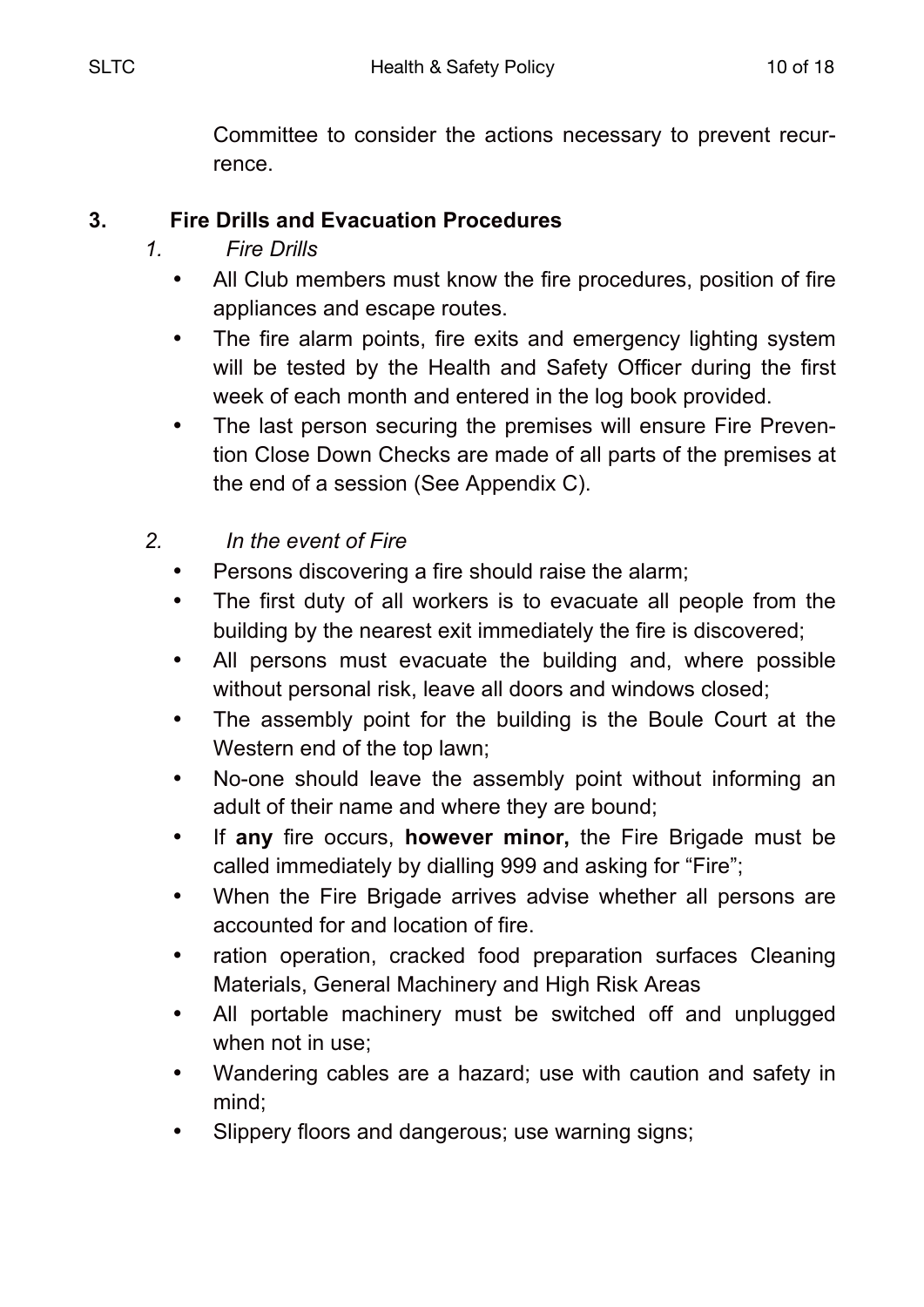- Use protective clothing and equipment provided and as instructed on machinery/equipment/material. It is the duty of a worker to report any loss of or defect in protective clothing or equipment.
- *6. General*
	- All thoroughfares, exits and gates must be left clear at all times;
	- Fire exits must not be blocked by furniture or equipment;
	- Hazards or suspected hazards or other health and safety matters should be reported to the Health and Safety Officer or the staff member on duty immediately or as soon as practicable, so that action can be taken. If the hazard is of a serious nature, immediate action must be taken to protect or clear the area to prevent injury to members and visitors alike;

# **PART FOUR Appendices**

# **APPENDIX A – ACCIDENT REPORTING**

# **1. Accidents**

All accidents which occur during work for the Club and/or for the User/Hirer, or on premises under the control of the Club must be recorded.

# **2. Accidents to Members or Contractor's Staff**

- a) For ALL Accidents **Complete Accident Form and give to Health & Safety Officer**
- b) **For accidents reportable to the Health & Safety Executive** (for contractors see c))

If accident results in fatality, fracture, amputation or other specified injury (see section 4, below) then **immediately notify:**

Health & Safety Executive on HSE's Infoline Tel: 0845 345 0055 *And* the Chair of the Management Committee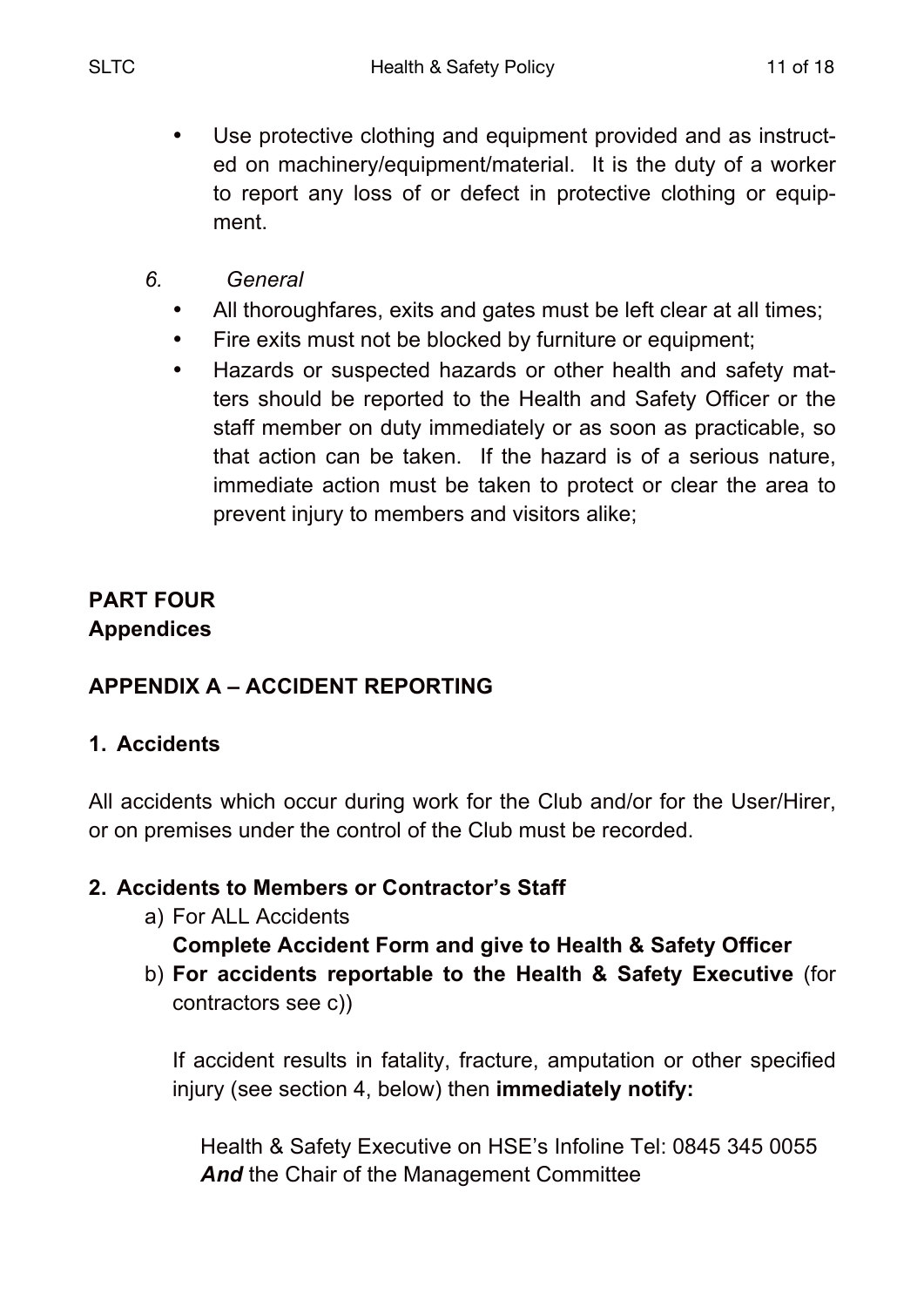**Follow up within seven days** with completed online form F2508 with copies to the Chair of the Management Committee

c) If a reportable accident involves a contractor's employee and the premises are under the control of someone other than the contractor then the person in control of the premises is responsible for reporting the accident.

If a contractor's employee is at work on premises under the control of the contractor then it is the contractor or someone acting on his/her behalf who is responsible for reporting the accident.

# **3. Accidents to Members of the Public**

1. For **ALL** Accidents

Complete Accident Form and give to Health & Safety Officer

# **4. Definition of Specified Major Injuries or Conditions**

- Fracture of the skull, spine or pelvis; any bone in the arm or wrist, but not a bone in the hand; any bone in the leg or ankles, but not a bone in the foot.
- Amputation of; a hand or foot, a finger, thumb or toe; any part thereof if the joint or bone is completely severed
- Other specified injuries and conditions:
	- $\circ$  The loss of sight of an eye; a penetrating injury to the eye, or a chemical or hot metal burn to an eye
	- o Injury (including burns) either requiring immediate medical treatment, or involving loss of consciousness, resulting (in either case) from electric shock from any electrical circuit or equipment, whether or not due to direct contact
	- o Loss of consciousness resulting from lack of oxygen
	- o Decompression sickness requiring medical treatment
	- o Either acute illness requiring treatment, or loss of consciousness, resulting (in either case) from absorption of any substance by inhalation, ingestion or through the skin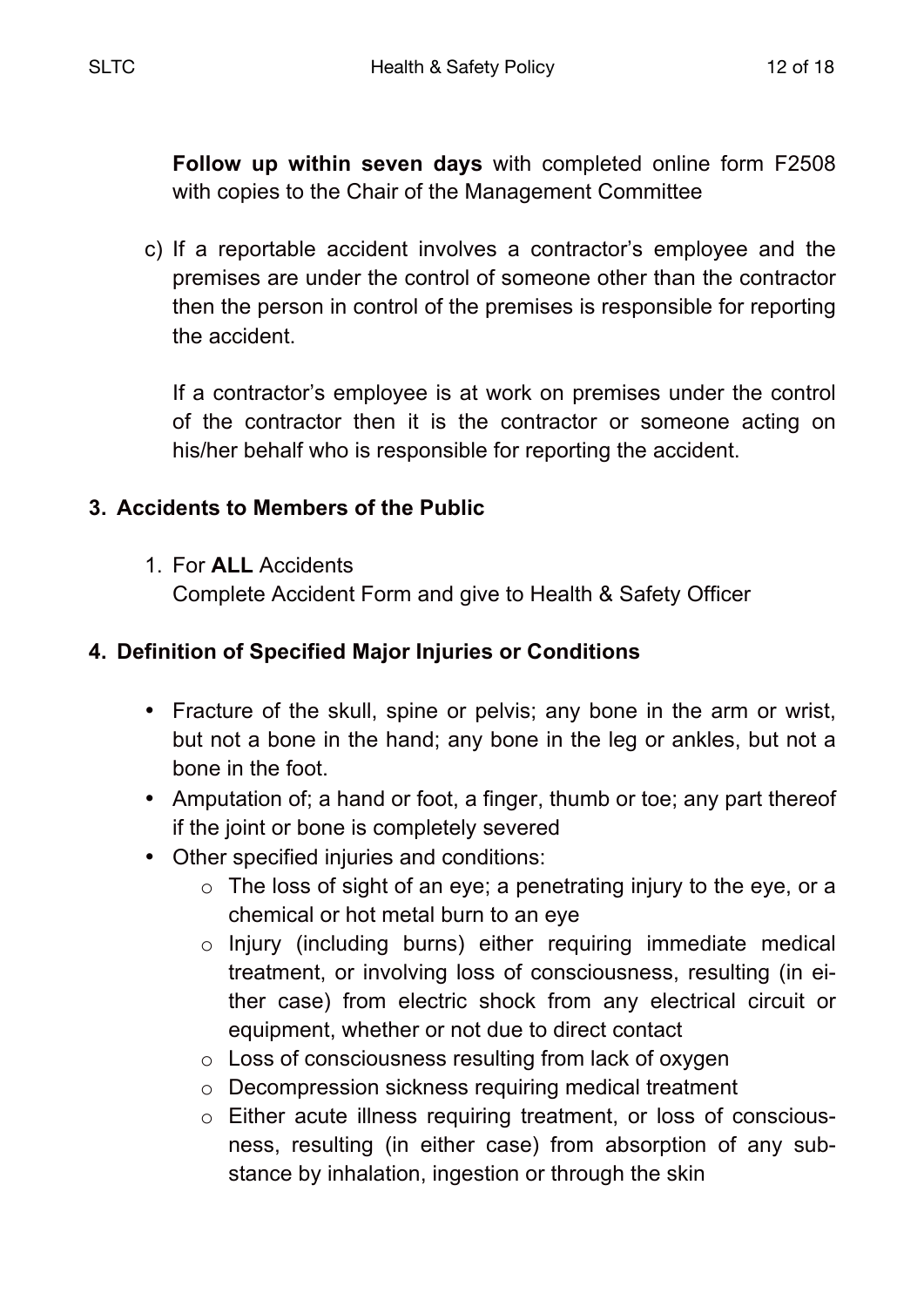- o Acute illness requiring medical treatment where there is reason to believe that this resulted from exposure to a pathogen or infected material
- o Any other injury which results in the person injured being admitted immediately into hospital for more than 24 hours

## **IF IN DOUBT REPORT IT**

#### **5. Dangerous Occurrences**

In the event of any of the following:

- Collapse/Overturning of machinery
- Explosion/collapse of closed vessel/boiler
- Electrical explosion/fire

Notify the following immediately:

the Chair of the Management Committee or the Health and Safety Officer.

#### **6. Occupational Diseases**

- o Poisoning
- o Skin Diseases
- o Lung Diseases
- o Infections

On receipt of a written diagnosis from a Doctor, report the disease using online form F2508A to: hse.infoline@natbrit.com And the Chair of the Management Committee

Full details of Dangerous Occurrences and Occupational Diseases can be found in HSE RIDDOR Booklets 11 and 17.

# **IF IN DOUBT REPORT IT**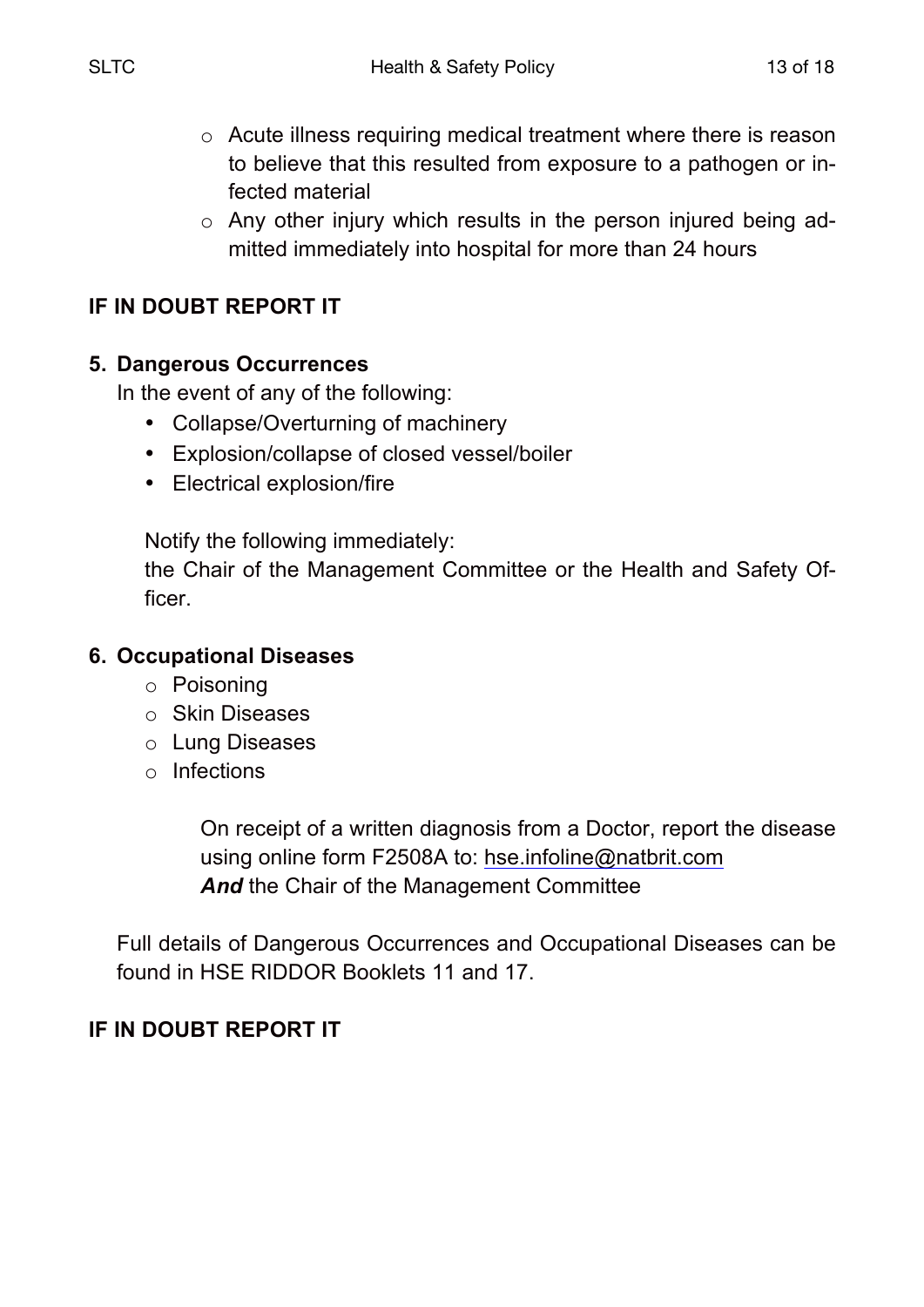# **Appendix B – CONTROL OF SUBSTANCES HAZARDOUS TO HEALTH (COSHH REGULATIONS)**

#### **1. Assessment**

The assessment must be a systematic review

- o What substances are present and in what form?
- o What harmful effects are possible?
- o Where and how are the substances actually used or handled?
- o What harmful effects are given off, etc.?
- o Who could be affected, to what extent and for how long?
- o Under what circumstances?
- $\circ$  How likely is it that exposure will happen?
- o What precautions need to be taken to comply with the COSHH Regulations?
- o What procedures need to be put in place to comply with the Control of Asbestos at Work Regulations 2002?

# **2. Prevention or Control**

Employers have to ensure that the exposure of workers to hazardous substances is PREVENTED or, if this is not reasonably practicable ADE-QUATELY CONTROLLED.

On the basis of the assessment, the employer has to decide which control measures are appropriate to the work situation in order to deal effectively with any hazardous substances that may present. This may mean PRE-VENTING exposure by

- o Removing the hazardous substance by changing the process
- o Substituting with a safe or safer substance, or using a safer form

Or if this is not reasonably practicable, CONTROLLING exposure by

- o Totally enclosing the process
- o Using partial enclosure and extraction equipment
- o General ventilation
- o Using safe systems of work and handling procedures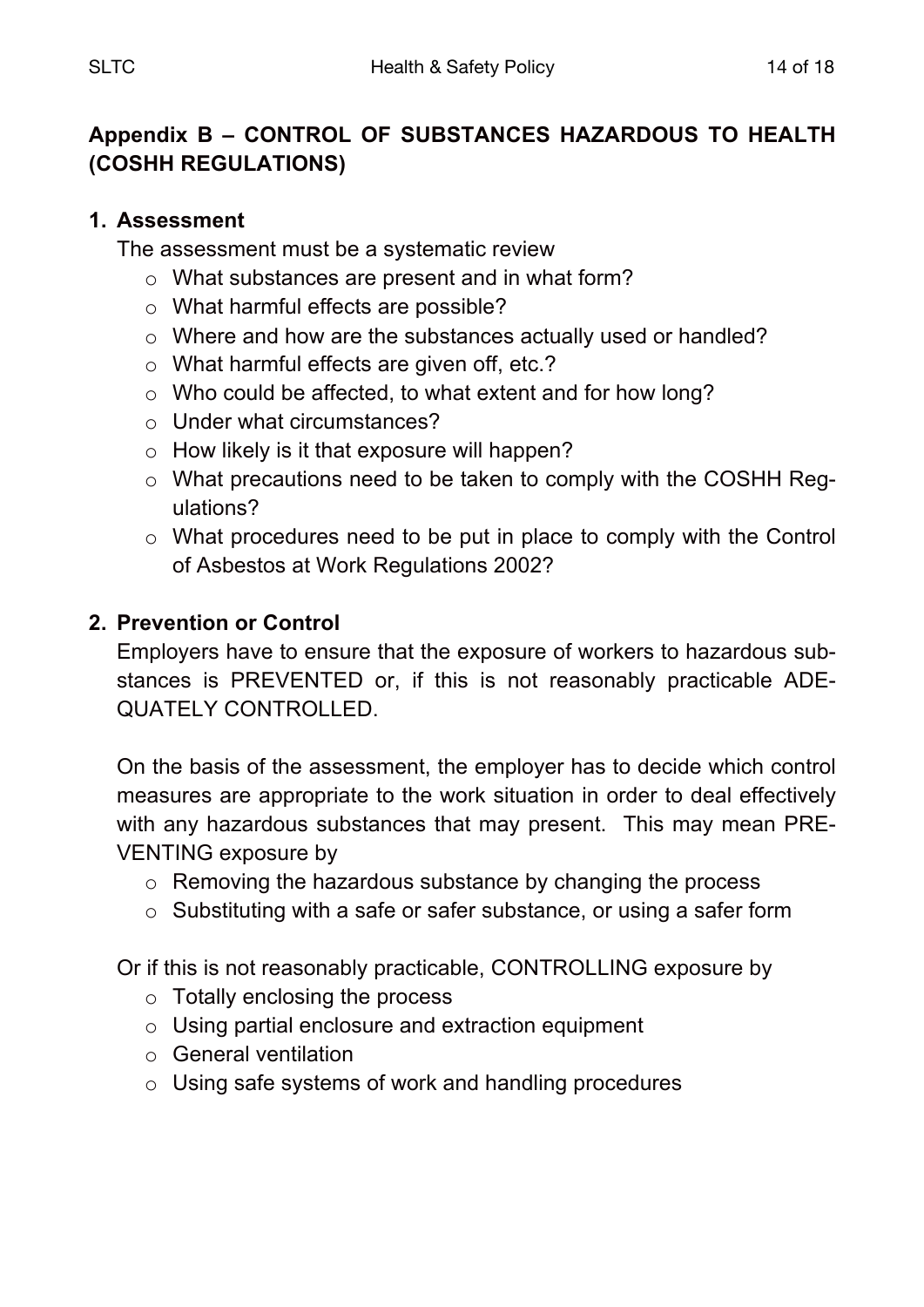# **Appendix C – FIRE PREVENTION**

- 1. Has the Fire brigade been consulted on:
	- o The number and width of escape routes so as to provide a ready means of escape from all parts of the premises?
	- o Emergency lighting and its maintenance?
	- o The most suitable way of raising an alarm in the event of fire?
	- o The contents of fire instruction notices?
	- $\circ$  The numbers and types of fire extinguishers or other fire-fighting appliances which should be provided?
	- o Precautions to be taken with any activities involving the use of flammable liquids, naked flames or heating processes?
	- o The desirability of battening or clipping seats together in sets of four where moveable seats are used for large audiences?
	- o The maximum number of people who should be allowed on the premises at any one time?
	- o Are seating and gangways in the hall/rooms so arranged as to allow free and easy access direct to fire exits?
	- o Are exit doors always unlocked before the start of any session and kept unlocked until the last person leaves?
	- o Are escape routes and exit doors clearly sign-posted and marked so that anyone not familiar with the building can quickly see the ways out?
	- o Are escape routes and exit doors never allowed to become obstructed or hidden by chairs, stage props, curtains etc.?
- 2. Is Fire Equipment properly looked after?
	- o Are fire extinguishers, hose reels and fire alarm systems (where provided) regularly maintained by specialist fire engineering firms?
	- o Are staff/duty officers trained to use this equipment?
	- $\circ$  Is equipment kept in its proper position and always clearly visible and unobstructed?
- 3. Are thorough close-down checks made of all parts of the premises at the end of an evening or session?
	- o No smouldering fires or cigarettes left burning?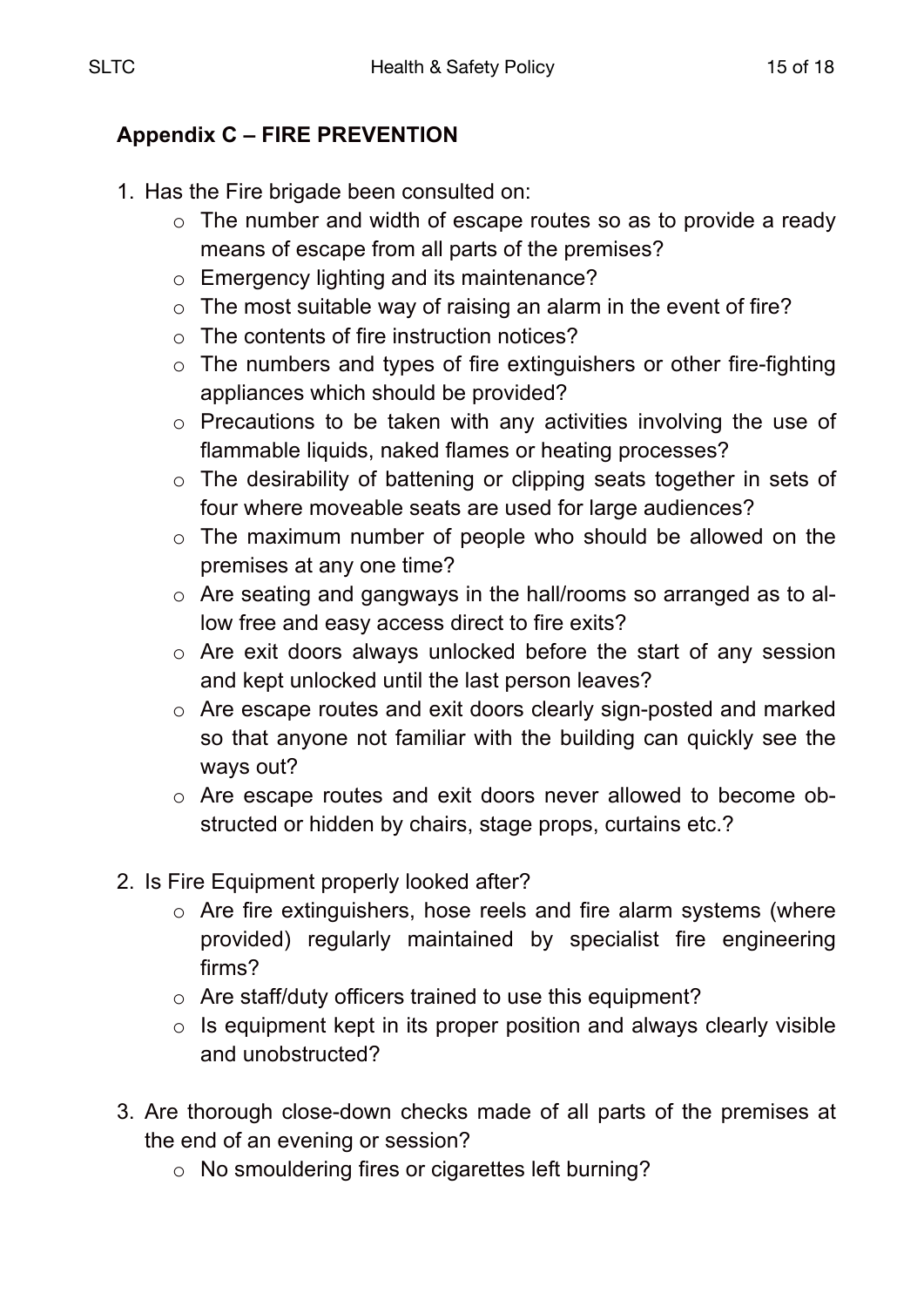- o Heater and cookers turned off?
- o Televisions and other electrical apparatus turned off and unplugged?
- o Lights off?
- o Internal doors closed?
- o Outside doors and windows closed and secured?
- 4. Are all reasonable steps taken to prevent fires?
	- o Smoking not allowed in store rooms or backstage?
	- o Substantial ashtrays provided in areas where smoking is permitted?
	- o Heating appliances fitted with adequate and secure fire guards?
	- o If portable heaters have to be used, are they securely fixed and kept away from combustible materials?
	- o Precautions to ensure that convector type heaters are not covered with clothes and curtains?
	- o Temporary extensions or additions to the electrical installation carried out and checked by a competent electrician?
	- o Sufficient socket outlets provided to obviate the need for long trailing flexes?
	- o Damaged leads replaced regularly?
	- o Cooking operations supervised by a reliable person?
	- o Scenery, decorations and costumes for stage performances treated to make them flame retardant?
	- o All parts of the premises kept clear of waste and rubbish, particularly staircases, space under stairs, store rooms, attics and boiler rooms?

# **Appendix D – HEALTH AND SAFETY INSPECTION**

- 1. Inspection
	- o A Health and Safety inspection of the building should be undertaken **at least** every six months. One of these inspections may be undertaken at the same time as the annual building maintenance check.
	- o Appointed members of the Management Committee, or a subgroup, should arrange to meet and carry out the inspection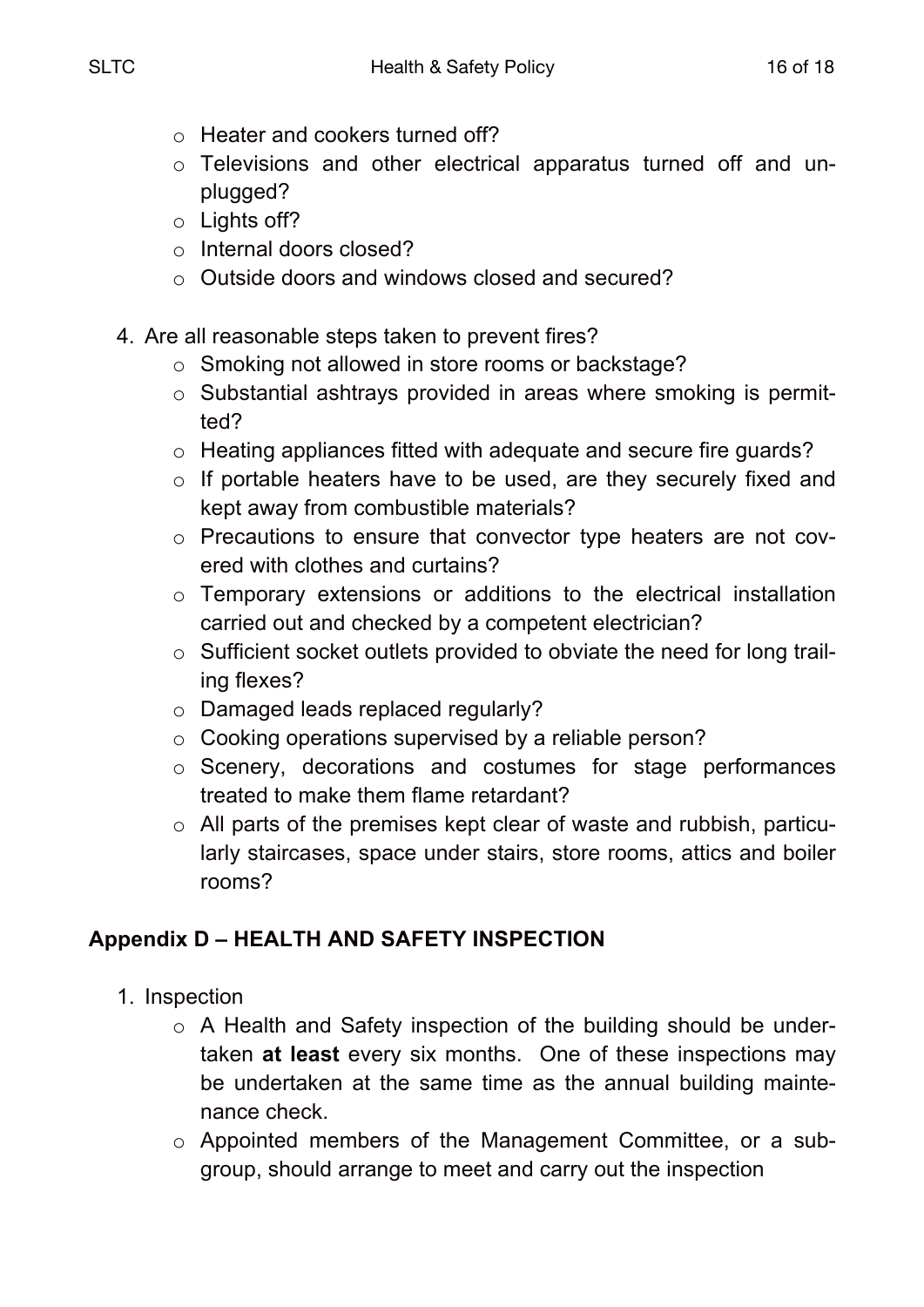- o This inspection group will need to agree how each question needs to be answered
- o When the form is complete and has been signed, matters noted as not satisfactory, together with any other concerns raised by the inspection, should be reported to the Management Committee.
- o **The inspection group should be authorised, where URGENT action is necessary, to make immediate reasonable response**
- o The whole form should be made available to members of the Management Committee
- o The forms should be preserved in a file maintained for this purpose. As required action is taken, the responsible person should initial the form in the appropriate box
- 2. Risk Assessment
	- o Risk assessments relate to activities within the premises or grounds
	- o Risk assessments NEED to be carried out in relation to every activity undertaken, whether by groups or individuals and including the work of paid staff AND volunteers
	- o Special attention should be paid to the circumstances of workers under the age of eighteen and to expectant mothers, women who have given birth within the past six months or who are breastfeeding
	- o A risk assessment needs to be carried out whenever a new activity is envisaged
	- o Assessments need to be repeated whenever circumstances change:
		- Changes in layout of equipment
		- Observing trends on the accident form
		- Changes in staff
		- Introduction of new procedures, processes or materials
	- o The performance requirements of the system demand high levels of attention and concentration by the user; for example where the consequences of error may be critical.